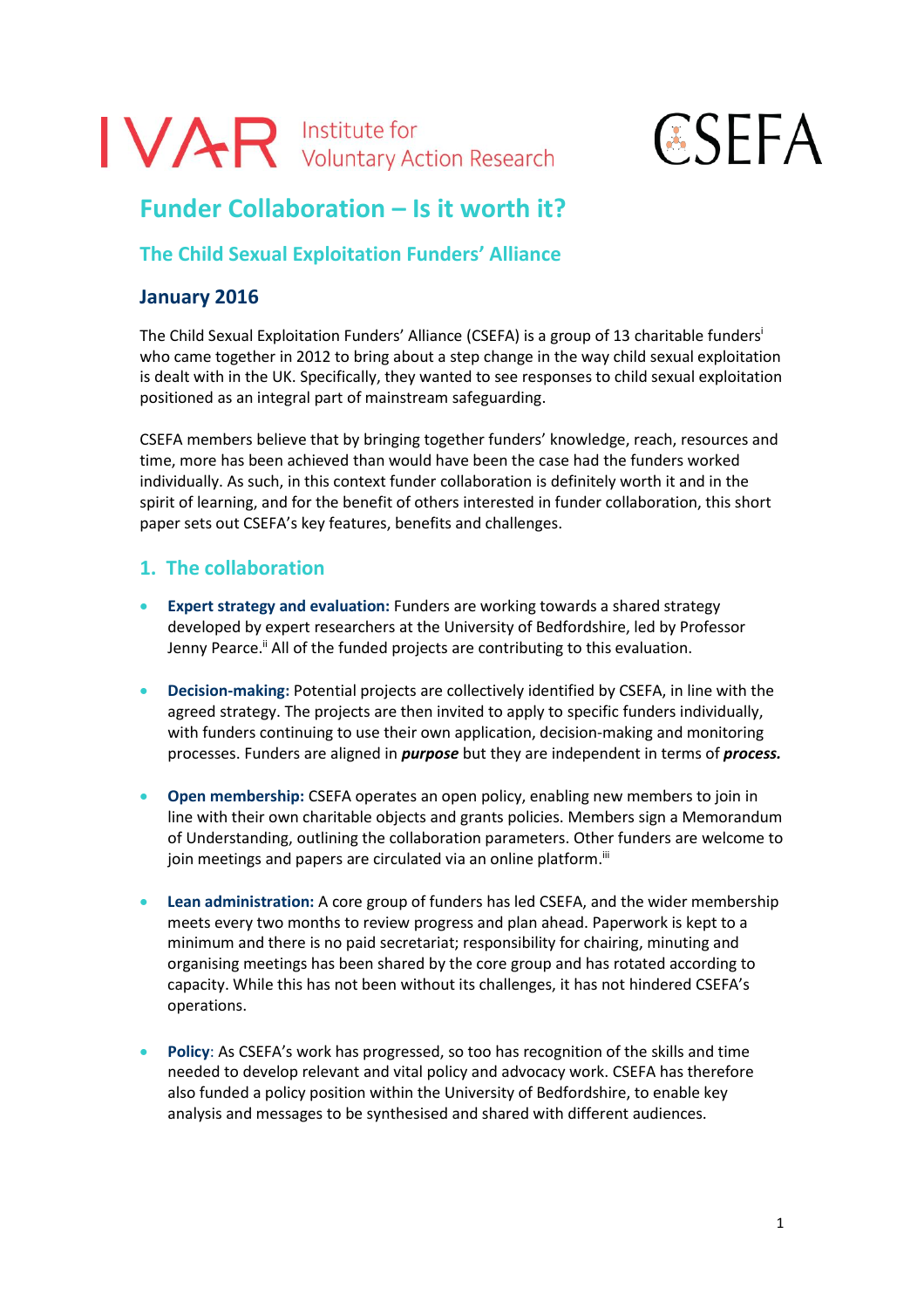#### **2. Benefits**

 **Amount and reach of grants awarded:** 38 grants totaling *c.*£6.4million have been made to support 16 voluntary sector projects across England working in the field of child sexual exploitation. This includes expansion into areas that previously had limited or no services available such as Sussex and North Yorkshire. In the majority of cases, funding terms are for three years; a feature welcomed by grantees.

**Speed of response:** As funding was aligned rather than pooled, CSEFA was able to move quickly, which was important in terms of seizing the moment on a topical issue. Funders being able to retain their own grant-making processes may also have supported faster decision-making.

- **In-depth evaluation:** Working separately, funders would not have been able to fund such an expert and extensive evaluation. The evaluation fieldwork is providing valuable insight into how the projects are operating on the ground; the evaluation itself will provide robust evidence for the projects to use when making a case for funding, as well as information for policy makers. Funders have also had stronger confidence in the decisions they make in this complex (and, for some, unfamiliar) field because these decisions are underpinned by an expert-led strategy and evaluation.
- **Shared learning (for funders):** Knowledge of how to fund work related to child sexual exploitation has been shared across three times the original number of funders that initiated CSEFA. Working with the University of Bedfordshire has ensured that: funding decisions have been based on evidence about the needs of children and young people and that funders are well-informed about voluntary sector work around child sexual exploitation*.*
- **Shared learning (for grantees):** The University of Bedfordshire has facilitated an annual learning event between all of the projects funded as part of the collaboration; something that is unlikely to happen with individual grants. Grantees have benefited from introductions to other funders who have already made the decision to make aligned grants around this issue as well as introductions to other practitioners.
- **Diversity of funders:** CSEFA has attracted a large and diverse group of funders (size, type, geography, focus); both scale and diversity of funding priorities are thought to be critical to implementing the strategy.<sup>iv</sup> The loose structure has enabled CSEFA to respond to the differing constraints/needs of its members, and the amount of time commitment required of members has been small.

### **3. Challenges**

 **Grantee experience – '***Living with a faulty system'***:** Grantees described the familiar experience of having multiple funders with different application, reporting processes and timelines. While they did not necessarily want CSEFA to divert resources into addressing this problem, they did suggest that small organisations needed extra support and flexibility. There have been some examples of funders agreeing to share processes, but such progress has been limited: *'It takes time to trust each other's systems'.*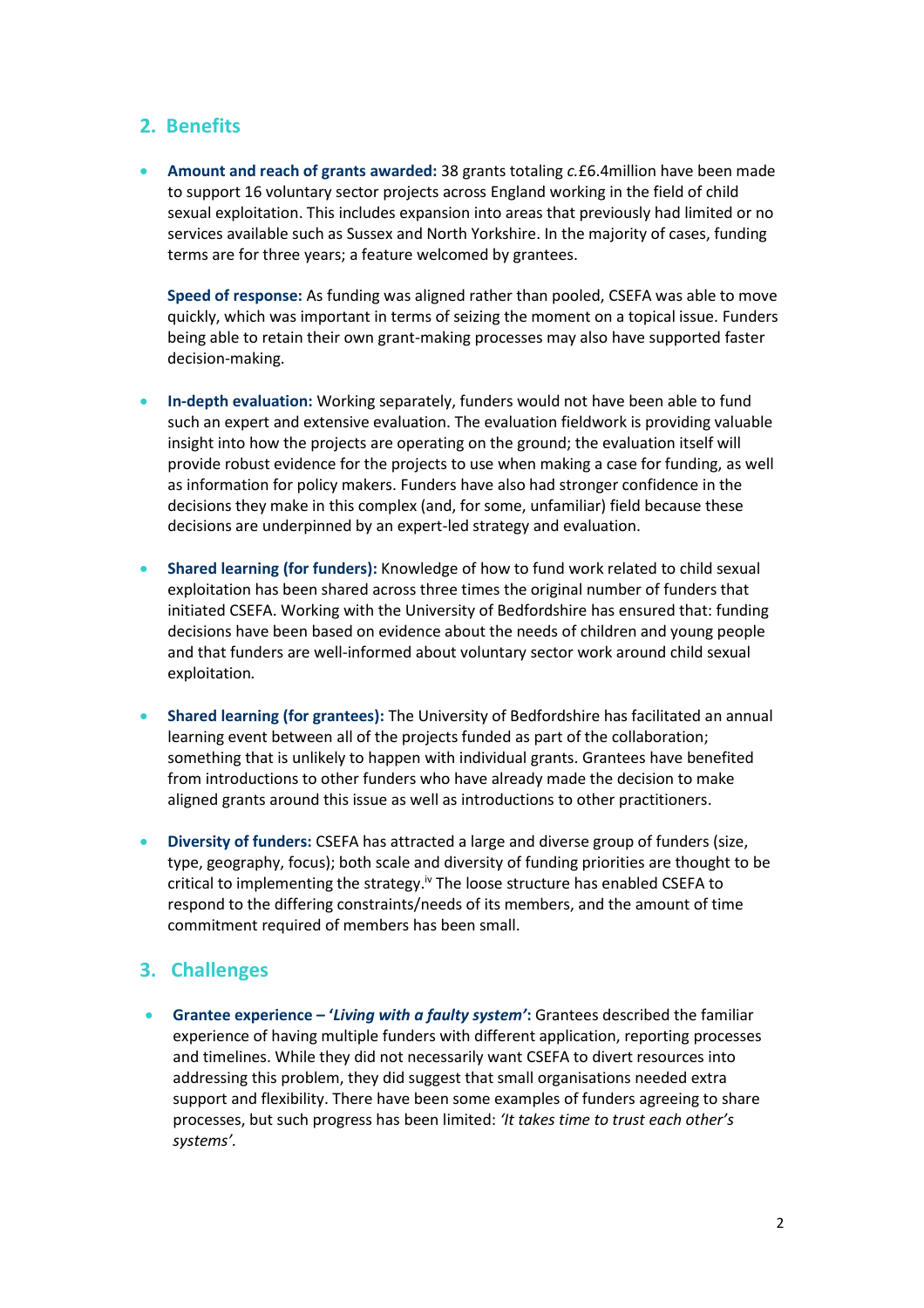- **Diverse experience and expectations:** Arriving at a shared understanding of what is an appropriate policy, advocacy and communications role for independent funders in a fast moving context, was unlikely to be straightforward, particularly for those with a public facing role and accountability. In response to this challenge, the funders who had policy and advocacy experience took the lead, and, as described above, a policy position was created.
- **Establishing structures:** In many ways, having a loose structure has benefited CSEFA's work though it has relied on a core group driving the work forward. Establishing where tighter structures are going to be necessary has been a challenge, and will continue to be under review as CSEFA moves into a new phase.
- **Context and flexibility:** In the three years since CSEFA's inception, the context of this work has changed dramatically, driven largely by the high profile media cases of child sexual exploitation. Many statutory authorities are investing more in this area. For CSEFA, while this is most welcome, it also highlights the need to continually reflect upon and review the original strategy, relevance of the work and ways forward.

### **4. Conditions for successful collaboration**

- **Respect:** The culture of CSEFA is respectful, trusting and calm with a marked absence of egotism. Everyone is welcome and can find a place at the table and a role within the group. A spirit of mutual accountability, shared responsibility and a respectful attitude to their institutional differences mean that members are able to question one another. A *'habit of positive communication'* makes it easy to discuss difficult issues when they arise.
- **Focus:** CSEFA has, from the outset, had a shared plan in the form of a strategy which has enabled them to align their funding, specify boundaries and set priorities. Members underline that CSEFA is only as good as its strategy and acknowledge that maintaining focus on that strategy is critical to its success. $^{\text{v}}$
- **Leadership:** All those involved in CSEFA were conscious that even a successful collaboration needs constant attention (*'collaboration management'*) as well as champions with the vision to drive it forward*.* CSEFA has been chaired skillfully in ways that were described as flexible, accommodating and pragmatic. Meetings are purposeful and well attended.